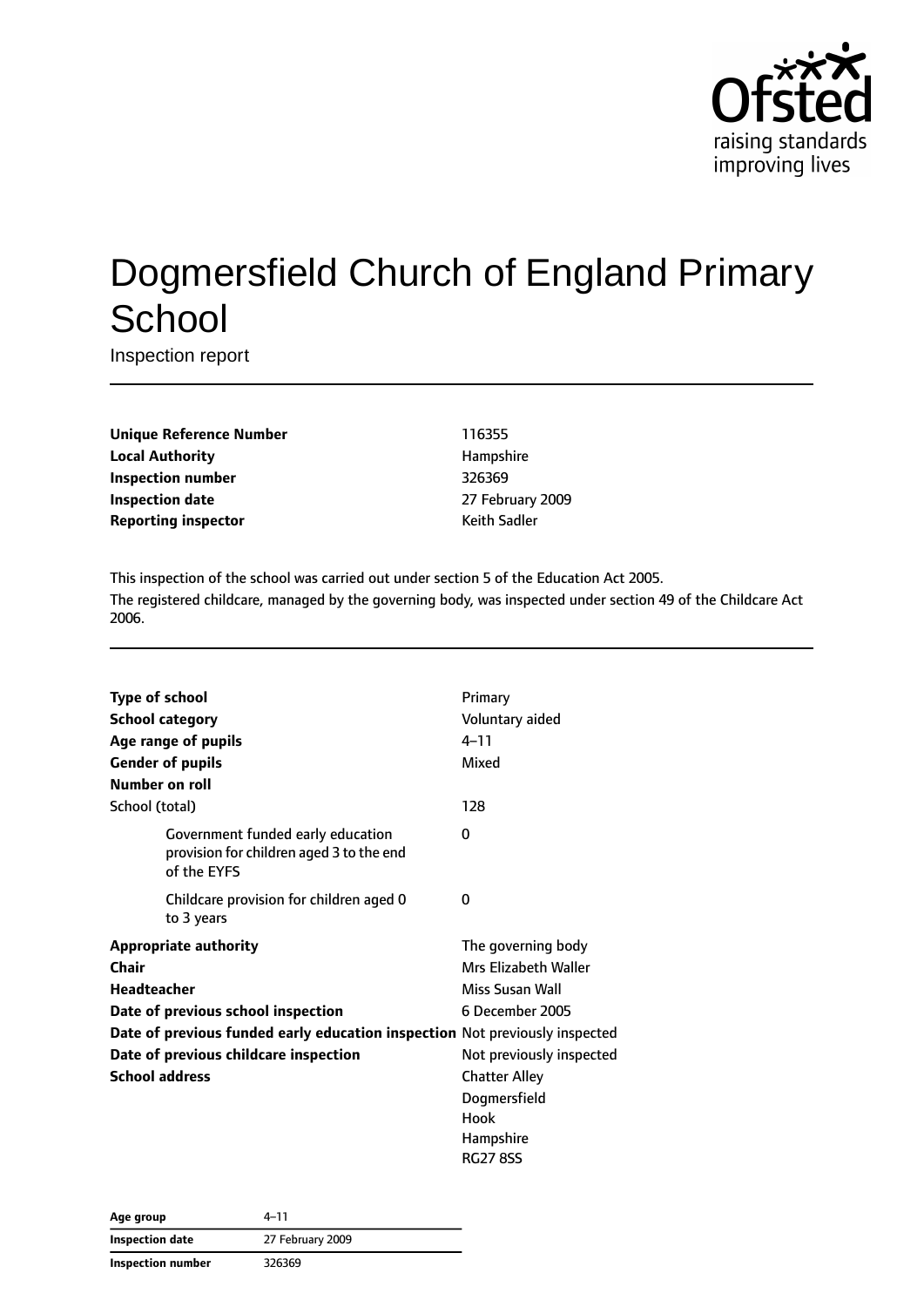**Telephone number** 01252 616345 **Fax number** 01252 616652

| Age group         | 4–11             |
|-------------------|------------------|
| Inspection date   | 27 February 2009 |
| Inspection number | 326369           |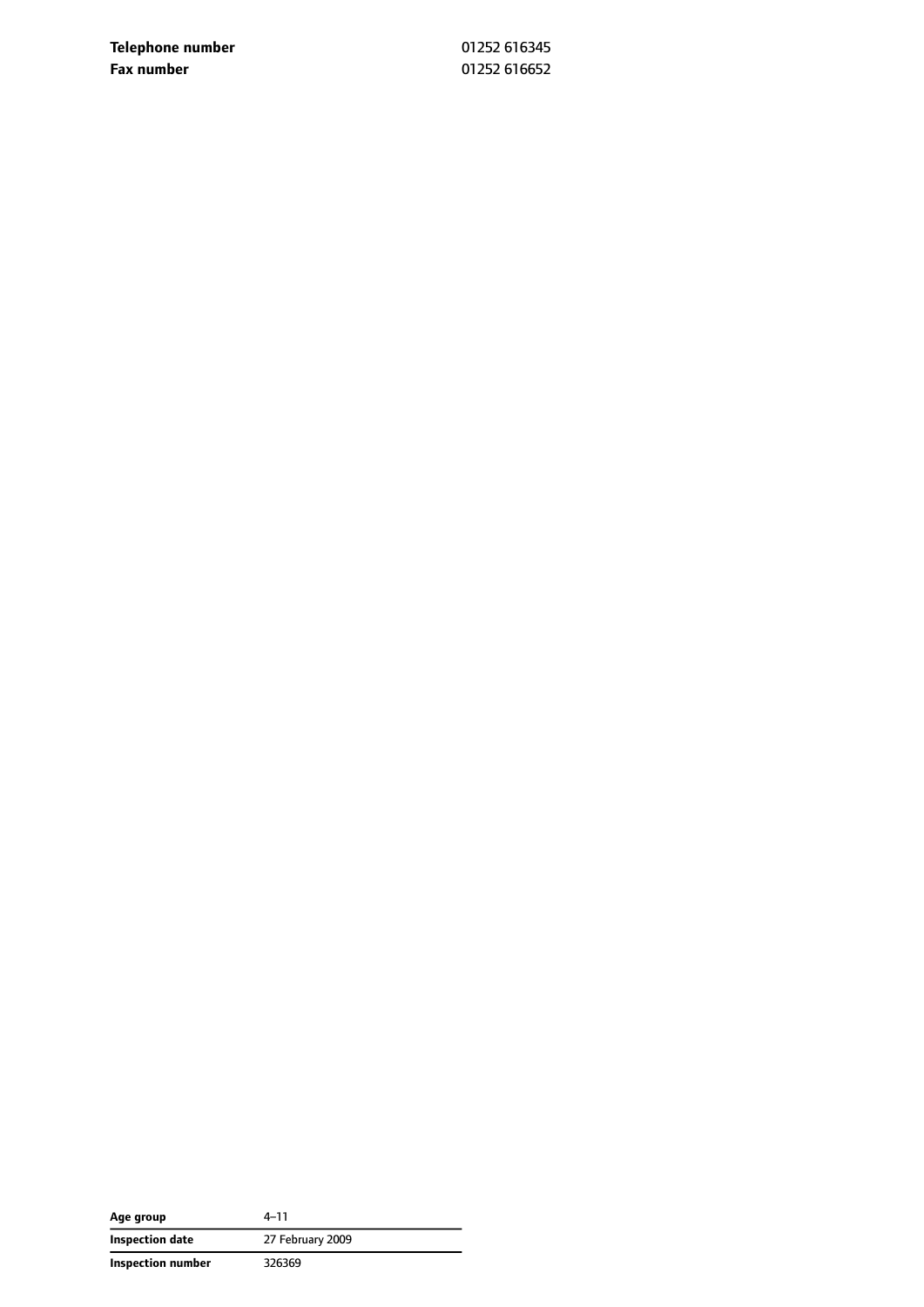.

<sup>©</sup> Crown copyright 2009

Website: www.ofsted.gov.uk

This document may be reproduced in whole or in part for non-commercial educational purposes, provided that the information quoted is reproduced without adaptation and the source and date of publication are stated.

Further copies of this report are obtainable from the school. Under the Education Act 2005, the school must provide a copy of this report free of charge to certain categories of people. A charge not exceeding the full cost of reproduction may be made for any other copies supplied.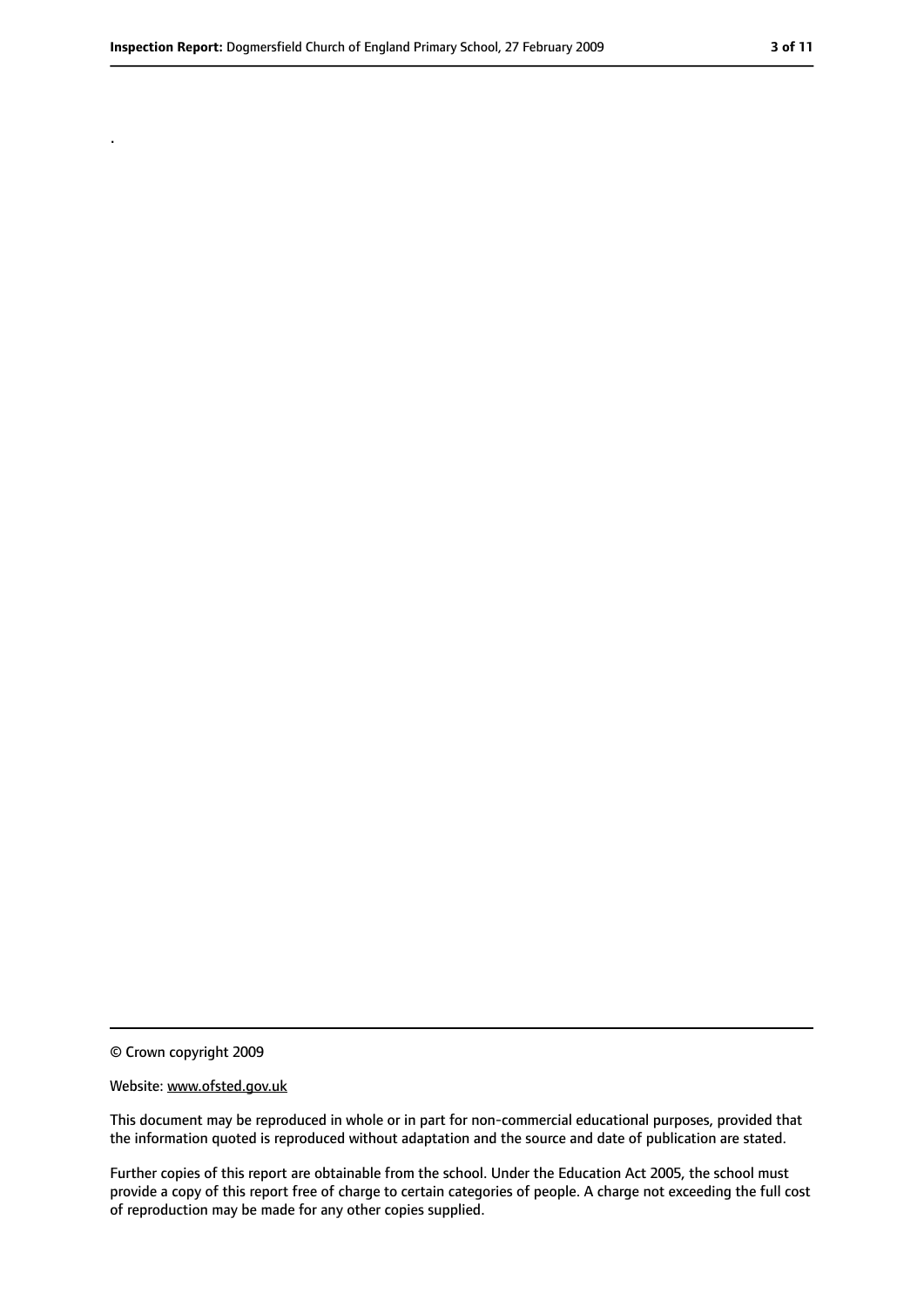# **Introduction**

The inspection was carried out by two Additional Inspectors who evaluated the overall effectiveness of the school. In addition, the following issues were investigated.

- Why have results in mathematics not been as high as in English and science?
- What are the elements in the school's provision for pupils' care, quidance and support that make it outstanding?
- How well do subject leaders contribute to the school's monitoring and evaluation processes?

Evidence was gathered from the school's analysis of pupils' progress, a scrutiny of samples of their work, and observations of pupils in lessons. Discussions were held with staff, governors and pupils. In addition, the responses of 87 parents' questionnaires were analysed, and their comments taken into account. Other aspects of the school's work were not investigated in detail, but inspectors found no evidence to suggest that the school's own assessments, as given in its self-evaluation, were not justified, and these have been included where appropriate in this report.

## **Description of the school**

Dogmersfield is much smaller than most primary schools, though it is growing in size and is heavily oversubscribed. A few pupils come from Dogmersfield village, with others coming from nearby villages and towns. The children in the Early Years Foundation Stage share a class with Year 1 pupils.

Almost all the pupils are of White British heritage. The proportion of pupils with learning difficulties is average. Most of these have either behavioural, emotional and social difficulties, or speech, language and communication issues. The school has gained the Sports Activemark award.

## **Key for inspection grades**

| Grade 1 | Outstanding  |
|---------|--------------|
| Grade 2 | Good         |
| Grade 3 | Satisfactory |
| Grade 4 | Inadequate   |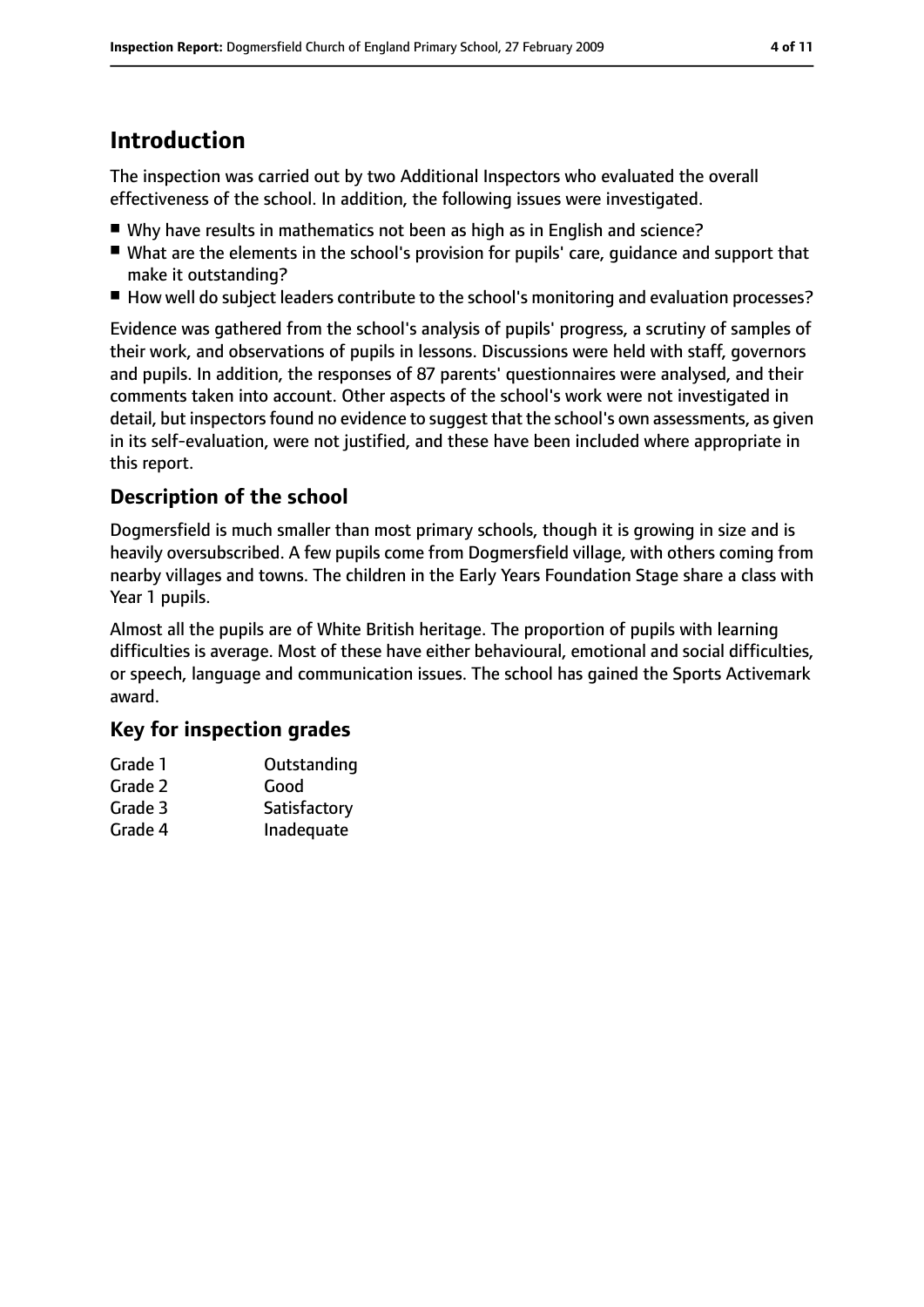## **Overall effectiveness of the school**

#### **Grade: 2**

Dogmersfield school provides a good standard of education. Its pupils achieve well because good leadership and management ensure that the school's provision is of good quality. The school promotes pupils' personal development well, so this is also good. The school has improved well since the previous inspection and this demonstrates a good capacity for further improvement.

Almost all the families in the school completed the parents' questionnaire, and these show that parents are overwhelmingly supportive. They are unanimous in saying that their children enjoy school, are safe, and that staff take good account of their children's views. Parents were very positive in the comments they made, as exemplified by one who wrote: 'The children always come first. The school offers a friendly, open environment which actively encourages my child's individuality. My son cried recently when I had to pick him up from school due to sickness, because he protested about leaving.' Pupils achieve well and make good progress throughout the school. Those that find learning hard, or have particular behavioural support needs, also make good progress. This is because their learning needs are quickly identified and they are supported well. The school tracks pupils' progress carefully and makes very good use of subsequent information to ensure that future work is targeted effectively to accelerate learning. This has helped to raise achievement and has resulted in standards in national tests for pupils at the end of Year 2 being strengthened from previously above average levels to the current exceptionally high levels. This improvement project successfully concentrated on ensuring that pupils who find learning easier achieve particularly well. In consequence, the proportion of pupils gaining the higher levels in reading, writing and mathematics has improved. Progress in Years 3-6 is good, and pupils also achieve well in these classes. Standards at the end of Year 6 are above average and occasionally, for instance in science in 2007, are exceptionally high. Standards have improved in mathematics because the school has addressed previous weaknesses well. It has focused on strengthening pupils' practical skills, and the curriculum has been reorganised to provide more opportunities for pupils to apply their calculation skills in problem-solving activities. As a result, standards in mathematics no longer lag behind those in English and science. Current Year 6 pupils are on track to attain standards that are well above average.

The leadership and management of the headteacher are good. She is rightly much admired by parents and governors because she is deeply committed to the school and its improvement. She is supported well by the team of staff, who together provide clear direction for the school. Teamwork is good, with staff being mutually supportive, and morale is high. Teachers with subject responsibilities carry them out well. They help and support other staff in their areas and also make a good contribution to the school's accurate self-evaluation processes. For example, the science subject leader has led a successful improvement project to strengthen pupils' investigative skills. This was undertaken because analysis of work and the curriculum showed that too little opportunity was being provided for practical work. This is not now the case. Governance is good, with governors maintaining regular and purposeful contact with the school. Their close monitoring of the school's provision enables them to ensure that they meet their responsibilities well. There has been good improvement since the previous inspection. One particular feature is the new hall. Not only has this enabled the school to meet statutory requirements for the teaching of the physical education curriculum, but it has also been a focus for linking with the community. The school community raised over £50,000 to build the hall,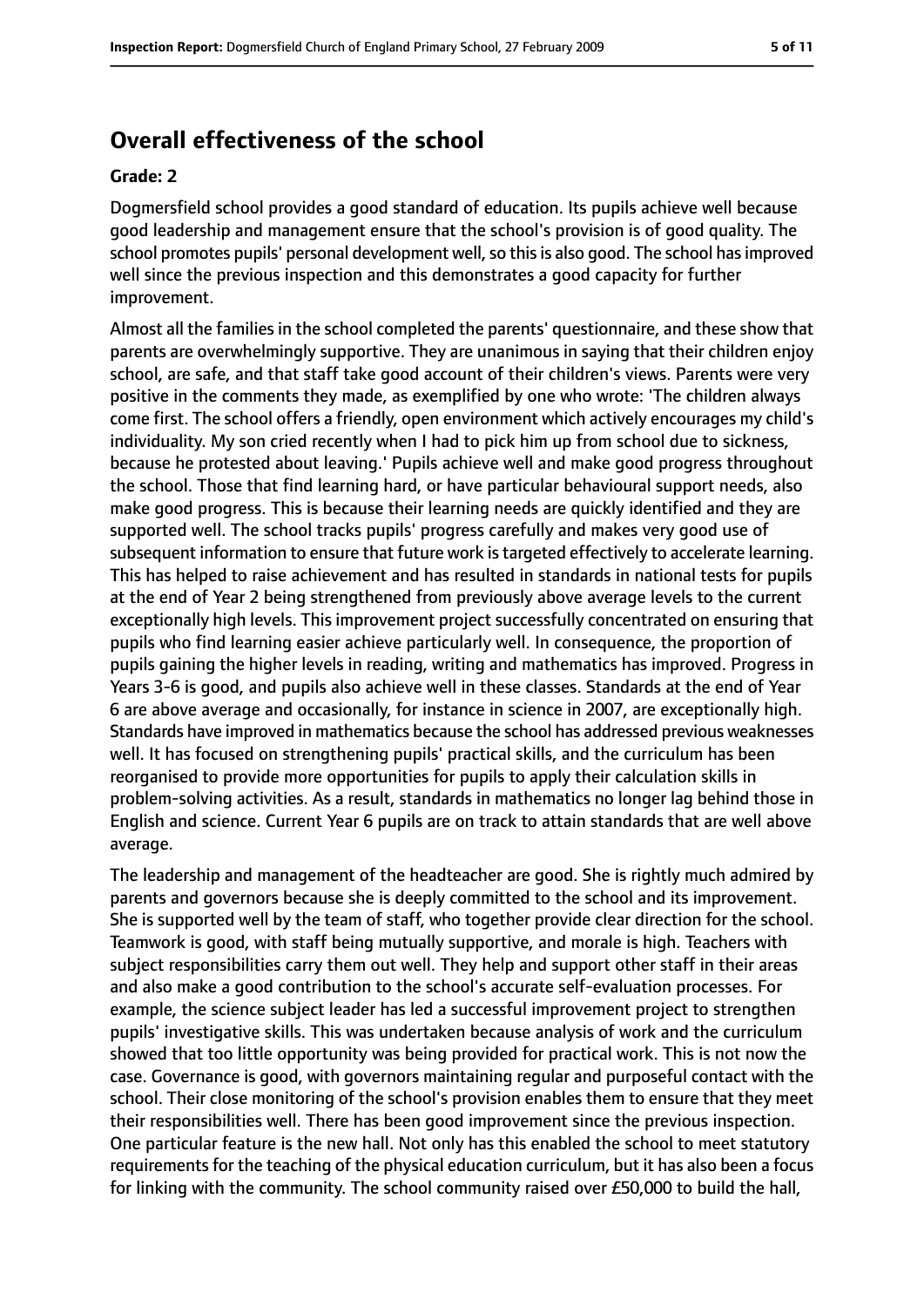which can now be used as a focus for the community. This has aided staff and governors in being able to strengthen community cohesion, which is now good.

The inspection confirms the school's view that the quality of teaching is most often good. There have been improvements, particularly in the quality of pupils' learning, since the previous inspection. This has led to pupils being clear about not only what is being taught, but also what they have to do to meet lesson objectives. Teachers ensure that there is always a positive climate for learning because they manage the pupils' behaviour exceptionally well, so that relationships are consistently positive. This atmosphere leads to classrooms being quiet and purposeful. Teachers' questioning skills are of good quality, and this enables them to ensure that activities are matched well to pupils' learning needs. Although some teaching is outstanding, on occasion lessons are not always conducted at a suitable pace and pupils are not sufficiently well engaged in their learning, so their progress slows.

There have been clear improvements in the care, guidance and support provided for pupils. These areas are now outstanding. All child protection procedures and safeguarding arrangements are in place and meet current regulations. Pastoral support is excellent because the staff know the pupils' needs well and care for them particularly well. The very positive atmosphere, based on the school's positive Christian ethos, enables the school to provide a safe learning environment for pupils. Taken together, these factors promote good personal development. Behaviour is good both in classes and around the school. Pupils enjoy school, and they have a good understanding of the importance of leading a healthy lifestyle. They are given a good grounding in citizenship and in contributing to the school community through taking on responsibilities, such as being members of the influential school council, team captains, and 'huff and puff' monitors. Within the local and the wider communities, pupils make good use of the many opportunities provided for them to make a useful contribution. These range from regular charitable fundraising to supporting and developing links with a school in Uganda. Pupils are prepared well for their move to secondary school.

There has been a marked improvement in the curriculum since the previous inspection which was limited previously due to the lack of a hall. The curriculum is well organised and enriched by a wide range of additional activities, including residential visits and many extra-curricular activities, particularly in sport. This is recognised in that the school holds the Sports Activemark. Subjects are generally linked together well to make learning meaningful. However, work in information and communication technology (ICT) is not consistently planned for across other subjects, although the school is working to improve this.

## **Effectiveness of the Early Years Foundation Stage**

#### **Grade: 2**

Children enter the Reception class with levels of skills and knowledge that are broadly in line with those expected for their age. The commitment and care shown by the Early Years Foundation Stage leader and her staff, including home visits and the early links established with parents, ensure that children settle quickly into school. Children have good opportunities to visit the school and meet staff before they start, which helps them to feel extremely secure. As a result, they get off to a good start. The special needs coordinator visits pre-school providers where children with specific learning needs have been identified, so ensuring that provision is immediately made for them when they start school.

Children achieve well. At the end of Reception, the majority are working securely within the learning goals expected of them, with a considerable number fully meeting or exceeding them.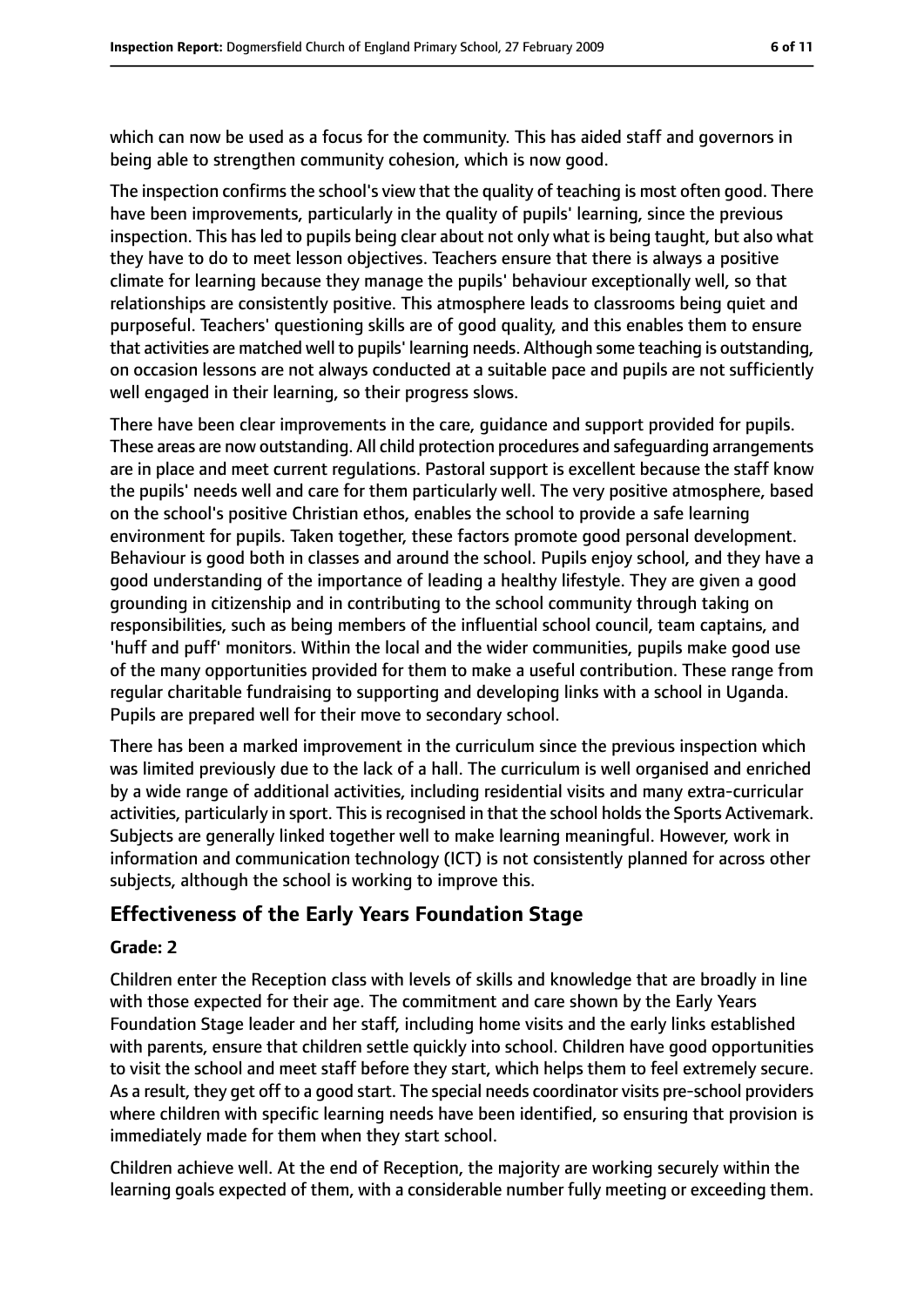A particular focus on sounds and letters and more opportunities for role play and writing are helping children to quickly master the early stages of literacy. Activities that encourage fine motor skills are further aiding children's control of writing implements. Children are very happy in the setting, get on well with each other, and quickly grow in confidence.

The Early Years Foundation Stage is well led and managed. There is a good range of resources. Over the last year, the outdoor area has been developed to provide further opportunities to enhance children's learning, especially with regard to independent play. Planning shows that there is a good balance between teacher-directed learning and opportunities for children to explore and play independently, generally linked to themes, such as 'The Jungle'. It shows what children are expected to gain from these different activities, but assistants do not always assess this well enough in relation to the different areas of learning and the progress that children are making.

#### **What the school should do to improve further**

- Improve the pace of learning by making sure that all lessons are lively and engaging.
- Ensure the use of ICT is effectively enhancing learning across all subjects.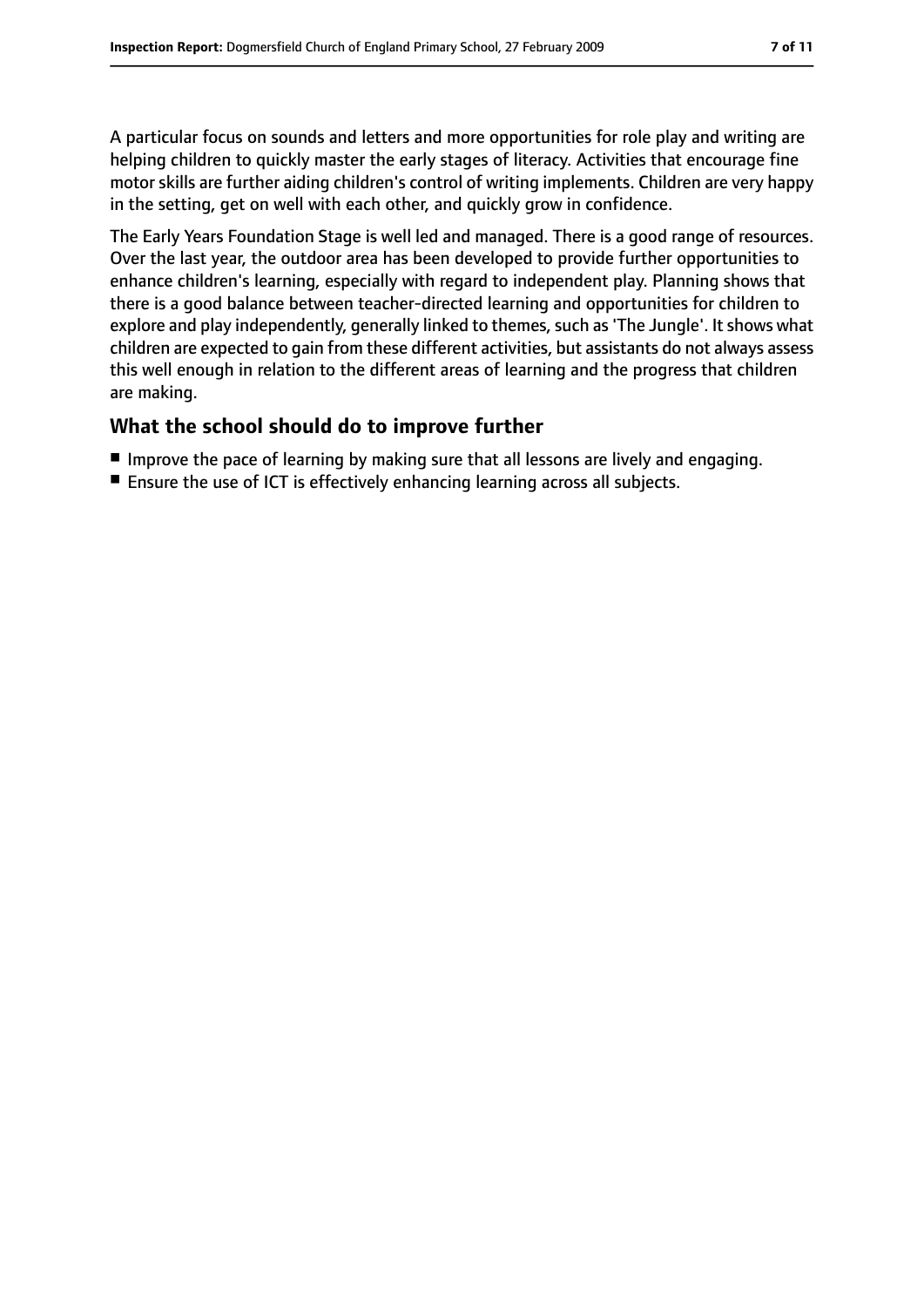**Any complaints about the inspection or the report should be made following the procedures set out in the guidance 'Complaints about school inspection', which is available from Ofsted's website: www.ofsted.gov.uk.**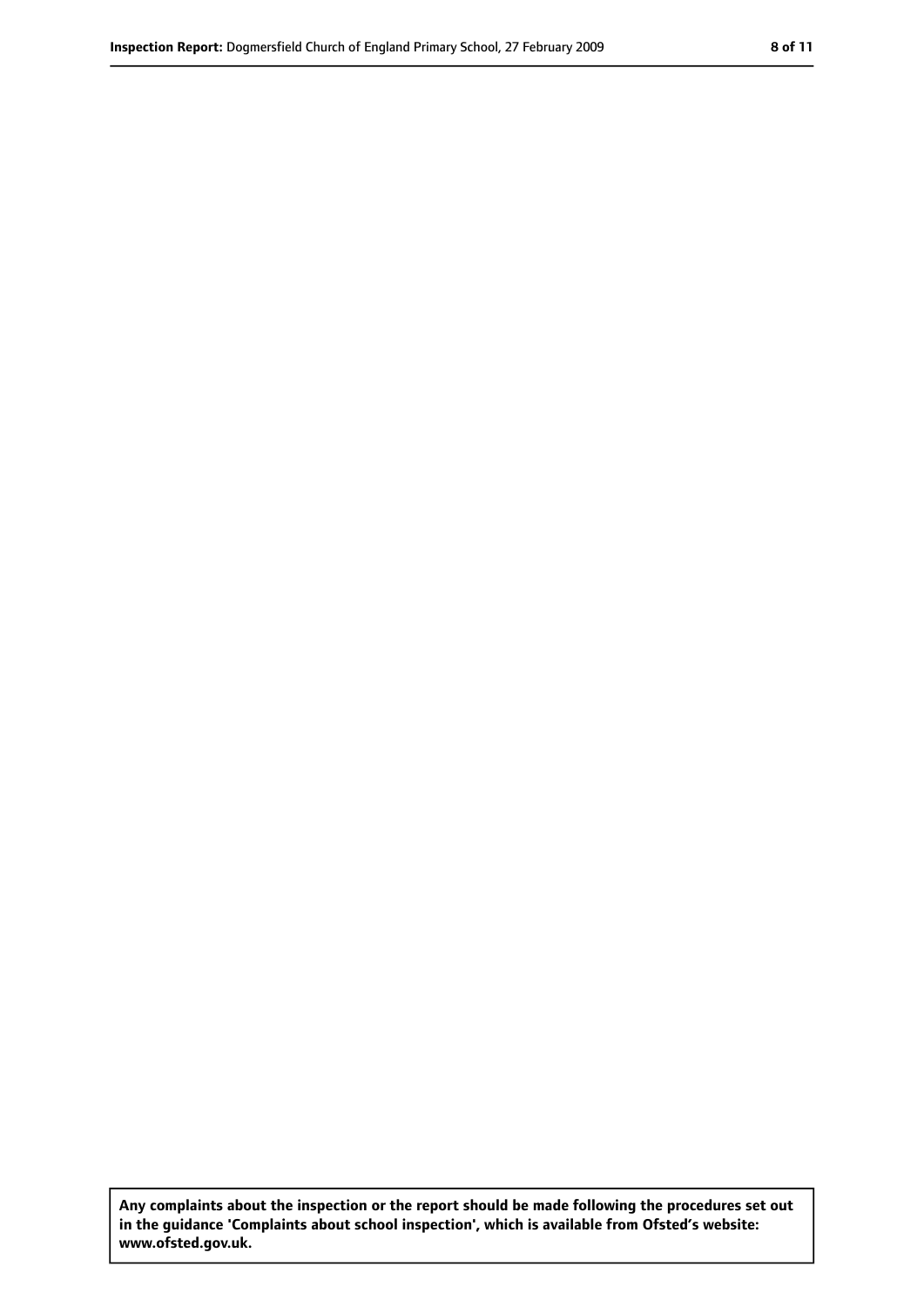## **Inspection judgements**

| \ Key to judgements: grade 1 is outstanding, grade 2 good, grade 3 satisfactory, and | <b>School</b>  |
|--------------------------------------------------------------------------------------|----------------|
| arade 4 inadequate                                                                   | <b>Overall</b> |

#### **Overall effectiveness**

| How effective, efficient and inclusive is the provision of<br>education, integrated care and any extended services in meeting the<br>needs of learners? |     |
|---------------------------------------------------------------------------------------------------------------------------------------------------------|-----|
| Effective steps have been taken to promote improvement since the last<br>inspection                                                                     | Yes |
| How well does the school work in partnership with others to promote learners'<br>well being?                                                            |     |
| The capacity to make any necessary improvements                                                                                                         |     |

## **Effectiveness of the Early Years Foundation Stage**

| How effective is the provision in meeting the needs of children in the<br>l EYFS?            |  |
|----------------------------------------------------------------------------------------------|--|
| How well do children in the EYFS achieve?                                                    |  |
| How good are the overall personal development and well-being of the children<br>in the EYFS? |  |
| How effectively are children in the EYFS helped to learn and develop?                        |  |
| How effectively is the welfare of children in the EYFS promoted?                             |  |
| How effectively is provision in the EYFS led and managed?                                    |  |

## **Achievement and standards**

| How well do learners achieve?                                                                               |  |
|-------------------------------------------------------------------------------------------------------------|--|
| The standards <sup>1</sup> reached by learners                                                              |  |
| How well learners make progress, taking account of any significant variations<br>between groups of learners |  |
| How well learners with learning difficulties and/or disabilities make progress                              |  |

## **Annex A**

<sup>&</sup>lt;sup>1</sup>Grade 1 - Exceptionally and consistently high; Grade 2 - Generally above average with none significantly below average; Grade 3 - Broadly average to below average; Grade 4 - Exceptionally low.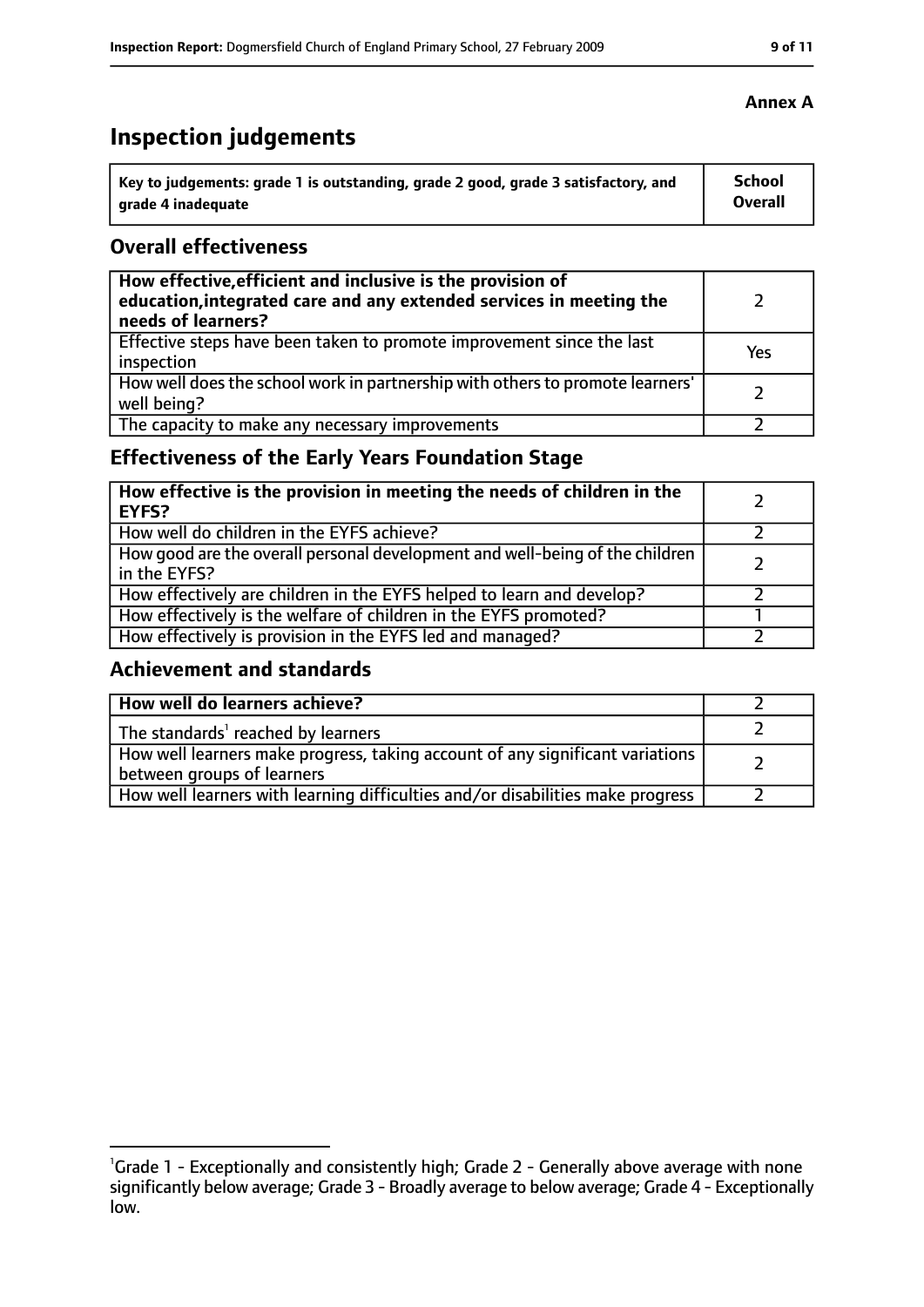## **Personal development and well-being**

| How good are the overall personal development and well-being of the<br>learners?                                 |  |
|------------------------------------------------------------------------------------------------------------------|--|
| The extent of learners' spiritual, moral, social and cultural development                                        |  |
| The extent to which learners adopt healthy lifestyles                                                            |  |
| The extent to which learners adopt safe practices                                                                |  |
| The extent to which learners enjoy their education                                                               |  |
| The attendance of learners                                                                                       |  |
| The behaviour of learners                                                                                        |  |
| The extent to which learners make a positive contribution to the community                                       |  |
| How well learners develop workplace and other skills that will contribute to<br>their future economic well-being |  |

## **The quality of provision**

| How effective are teaching and learning in meeting the full range of<br>learners' needs?              |  |
|-------------------------------------------------------------------------------------------------------|--|
| How well do the curriculum and other activities meet the range of needs and<br>interests of learners? |  |
| How well are learners cared for, quided and supported?                                                |  |

## **Leadership and management**

| How effective are leadership and management in raising achievement<br>and supporting all learners?                                              |     |
|-------------------------------------------------------------------------------------------------------------------------------------------------|-----|
| How effectively leaders and managers at all levels set clear direction leading<br>to improvement and promote high quality of care and education |     |
| How effectively leaders and managers use challenging targets to raise standards                                                                 |     |
| The effectiveness of the school's self-evaluation                                                                                               |     |
| How well equality of opportunity is promoted and discrimination eliminated                                                                      |     |
| How well does the school contribute to community cohesion?                                                                                      |     |
| How effectively and efficiently resources, including staff, are deployed to<br>achieve value for money                                          |     |
| The extent to which governors and other supervisory boards discharge their<br>responsibilities                                                  |     |
| Do procedures for safequarding learners meet current government<br>requirements?                                                                | Yes |
| Does this school require special measures?                                                                                                      | No  |
| Does this school require a notice to improve?                                                                                                   | No  |